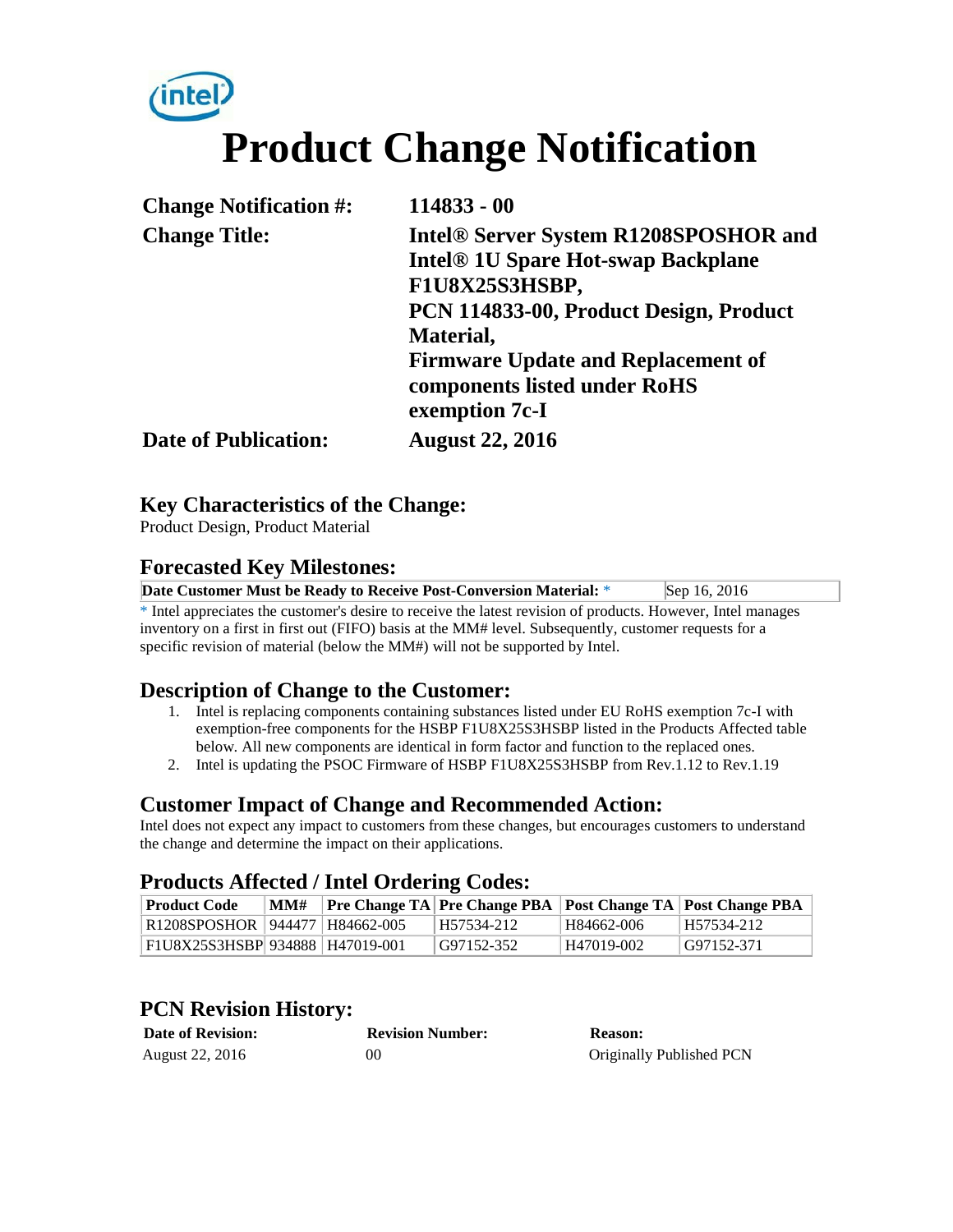

# **Product Change Notification 114833 - 00**

**INFORMATION IN THIS DOCUMENT IS PROVIDED IN CONNECTION WITH INTEL PRODUCTS. NO LICENSE, EXPRESS OR IMPLIED, BY ESTOPPEL OR OTHERWISE, TO ANY INTELLECTUAL PROPERTY RIGHTS IS GRANTED BY THIS DOCUMENT. EXCEPT AS PROVIDED IN INTEL'S TERMS AND CONDITIONS OF SALE FOR SUCH PRODUCTS, INTEL ASSUMES NO LIABILITY WHATSOEVER AND INTEL DISCLAIMS ANY EXPRESS OR IMPLIED WARRANTY, RELATING TO SALE AND/OR USE OF INTEL PRODUCTS INCLUDING LIABILITY OR WARRANTIES RELATING TO FITNESS FOR A PARTICULAR PURPOSE, MERCHANTABILITY, OR INFRINGEMENT OF ANY PATENT, COPYRIGHT OR OTHER INTELLECTUAL PROPERTY RIGHT.** 

A "Mission Critical Application" is any application in which failure of the Intel Product could result, directly or indirectly, in personal injury or death. SHOULD YOU PURCHASE OR USE INTEL'S PRODUCTS FOR ANY SUCH MISSION CRITICAL APPLICATION, YOU SHALL INDEMNIFY AND HOLD INTEL AND ITS SUBSIDIARIES, SUBCONTRACTORS AND AFFILIATES, AND THE DIRECTORS, OFFICERS, AND EMPLOYEES OF EACH, HARMLESS AGAINST ALL CLAIMS COSTS, DAMAGES, AND EXPENSES AND REASONABLE ATTORNEYS' FEES ARISING OUT OF, DIRECTLY OR INDIRECTLY, ANY CLAIM OF PRODUCT LIABILITY, PERSONAL INJURY, OR DEATH ARISING IN ANY WAY OUT OF SUCH MISSION CRITICAL APPLICATION, WHETHER OR NOT INTEL OR ITS SUBCONTRACTOR WAS NEGLIGENT IN THE DESIGN, MANUFACTURE, OR WARNING OF THE INTEL PRODUCT OR ANY OF ITS PARTS.

Intel may make changes to specifications and product descriptions at any time, without notice. Designers must not rely on the absence or characteristics of any features or instructions marked "reserved" or "undefined". Intel reserves these for future definition and shall have no responsibility whatsoever for conflicts or incompatibilities arising from future changes to them. The information here is subject to change without notice. Do not finalize a design with this information.

The products described in this document may contain design defects or errors known as errata which may cause the product to deviate from published specifications. Current characterized errata are available on request.

**Should you have any issues with the timeline or content of this change, please contact the Intel Representative(s) for your geographic location listed below. No response from customers will be deemed as acceptance of the change and the change will be implemented pursuant to the key milestones set forth in this attached PCN.** 

**Americas Contact:** [asmo.pcn@intel.com](mailto:asmo.pcn@intel.com)  **Asia Pacific/PRC Contact:** [apacgccb@intel.com](mailto:apacgccb@intel.com)  **Europe Email:** [eccb@intel.com](mailto:eccb@intel.com)  **Japan Email:** [jccb.ijkk@intel.com](mailto:jccb.ijkk@intel.com) 

**Copyright © Intel Corporation 2016. Other names and brands may be claimed as the property of others.**

**BunnyPeople, Celeron, Celeron Inside, Centrino, Centrino Inside, Cilk, Core Inside, i960, Intel, the Intel logo, Intel AppUp, Intel Atom, Intel Atom Inside, Intel Core, Intel Inside, Intel Insider, the Intel Inside logo, Intel NetBurst, Intel NetMerge, Intel NetStructure, Intel SingleDriver, Intel SpeedStep, Intel Sponsors of Tomorrow, the Intel Sponsors of Tomorrow logo, Intel StrataFlash, Intel vPro, Intel XScale, InTru, the InTru logo, the InTru Inside logo, InTru soundmark, Itanium, Itanium Inside, MCS, MMX, Moblin, Pentium, Pentium Inside, Puma, skoool, the skoool logo, Sound Mark, The Creators Project, The Journey Inside, Thunderbolt, vPro Inside, VTune, Xeon, and Xeon Inside are trademarks of Intel Corporation in the U.S. and/or other countries.**